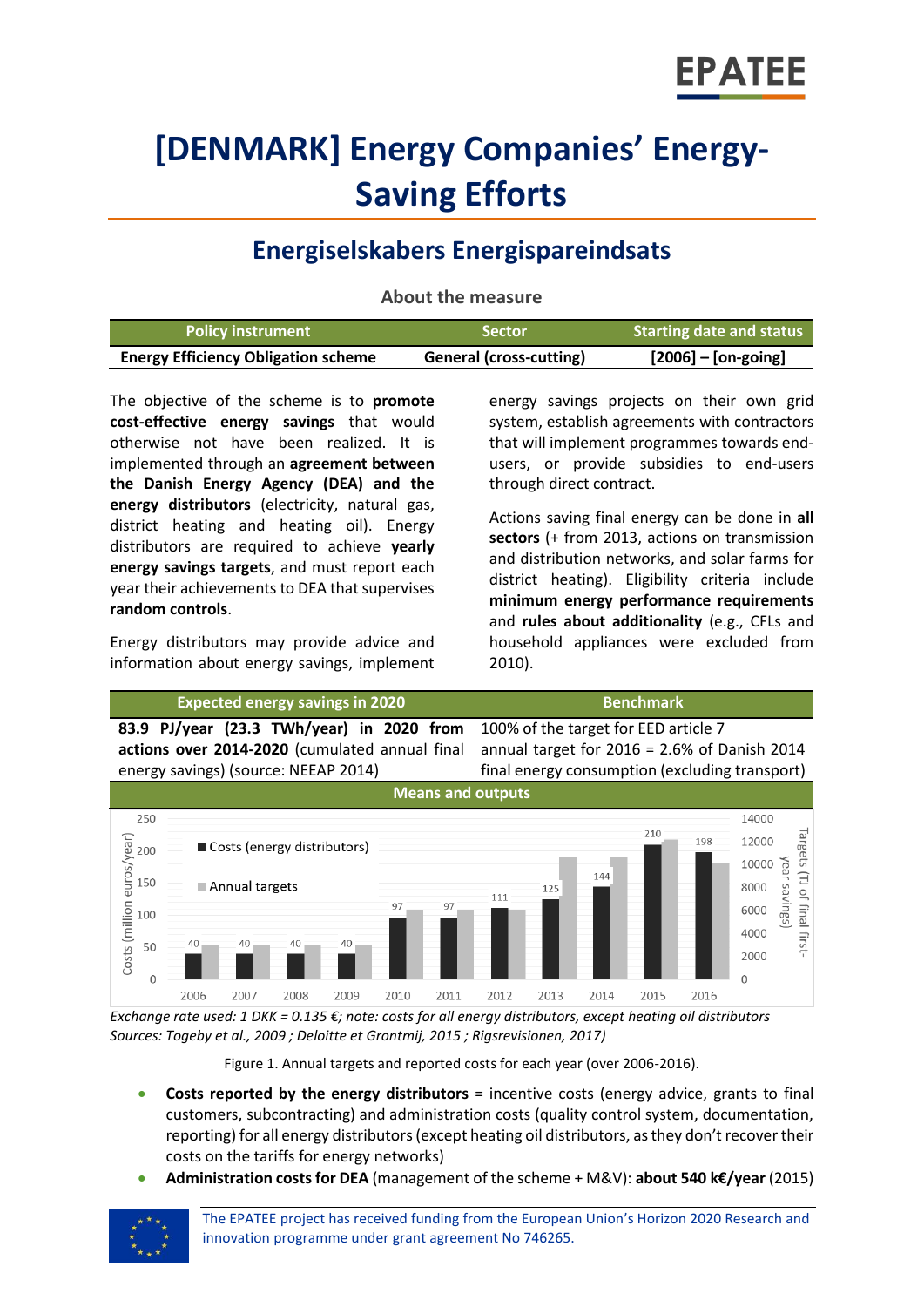- **Number of actions** (or other participation indicators) **registered by the energy distributors** (in case of controls)**, but not reported to DEA** (to keep reporting simple). No total data available.
- **Investments by participants** are assessed on a sample of projects (in the ex-post evaluations) (total investment done by all participants is unknown)



#### **Data about energy savings**

*Source: data communicated by DEA*

Figure 2. Reported energy savings and annual targets for each year (over 2006-2016).

 **Reported energy savings** = first-year final energy savings including conversion factors, and from 2010 reduction and prioritisation factors (see below). This is the result used to monitor if energy distributors have achieved their targets.

When reporting the results for the EED article 7, the following corrections are made (NEEAP, 2017):

- removal of the prioritisation factors (see explanations below);
- removal of the savings from actions covered by EcoDesign requirements (some are eligible for the scheme, but not for the reporting to EED article 7).

#### **Sources of uncertainties about energy savings**

- **e** errors in the calculations and reporting of the energy savings (tackled by random checks);
- uncertainties related to the use of engineering calculations or deemed savings (e.g., differences between estimated and observed energy consumption);
- uncertainties related to the reduction factors (see below + focus on additionality next page).

In the 2015 ex-post evaluations, only 4% of 321 surveyed participants said they observed lower energy savings than estimated (but 55% said it was too early to know or they don't know).

#### **Evaluation of the energy savings**

#### **Calculation method(s) and key methodological choices**

- **Methods**: pre-defined energy savings ratios according to standardised types of actions (**deemed savings, method 3**), mostly for the residential sector, or specific calculation methods (**scaled savings, method 5**), mostly for actions in industry and services.
- **Baseline** = "before" energy consumption, except for replacement of equipment where repair work cost > 25% of replacement cost (then baseline = market average or legal requirement)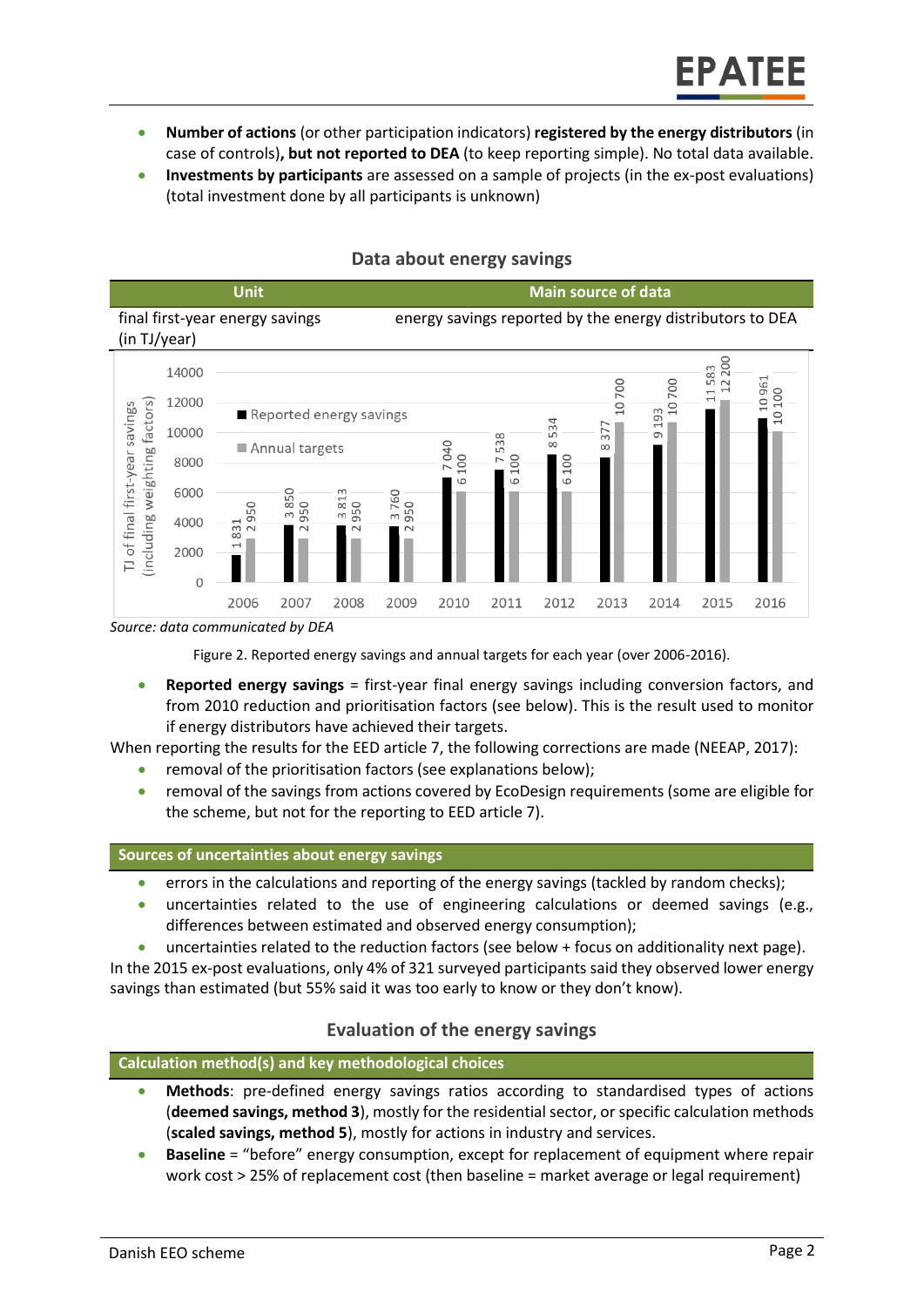- For **deemed savings**, calculations are made with **normalized conditions** (e.g., weather conditions, heating behaviours).
- For **scaled savings**, **adjustments** (changes in operation hours, production volumes, etc.) may be required to make "before" and "after" energy consumption comparable, and data used for the calculations must be documented so that they can be verified by random controls.

Reported energy savings include weighting factors to take into account the following points:

- **Conversion factors** when substitution between energy sources (favouring district heating);
- **Reduction factors** based on additionality assessments done in previous ex-post evaluations;
- **Prioritisation factors** defined to favour actions with longer lifetime, having impacts on primary energy consumption and in terms of avoided CO2 emissions: savings with short lifetime (< 4 years) are multiplied by 0.5 (and are not reported for EED art.7) and savings with long lifetime (> 15 years) are multiplied by 1.5 (this factor is removed when reporting savings for EED art.7). In 2015, 1% of the reported savings were "short lifetime" and 14% were "long lifetime".

For more details about these factors, see (ENSPOL, 2015).

#### **Ex-post verifications and evaluations**

Energy distributors report annually a summary of the energy savings they achieved, but keep a detailed documentation of the actions they supported in case of controls by DEA. **Annual random checks** are supervised by DEA and can lead to reductions in reported energy savings. For more details about how M&V is implemented for the scheme, see (ENSPOL, 2015).

In addition, **external ex-post evaluations** were performed in 2008, 2012 and 2015. In 2012, **changes in energy consumption of a control and participants group** (about 160 households each) were **compared over 24 months**, showing that the net effect for the participants group would be about 56% of the energy savings achieved (caution: small samples, not meant to be representative). In 2015, **econometric analyses** (panel data regression and co-integration) were used to assess net effects **at sector level**. However results were **conclusive only for industry** (74% of additional actions). The data available in other sectors were not disaggregated enough to make possible to distinguish the effects of the scheme from effects of other factors (e.g., energy prices).

| <b>Indicator</b>                               | <b>Explanations</b>                                                                                                                                                                                                                                                                                                                                                                                                                                                                                                                                                                                                                                          |  |
|------------------------------------------------|--------------------------------------------------------------------------------------------------------------------------------------------------------------------------------------------------------------------------------------------------------------------------------------------------------------------------------------------------------------------------------------------------------------------------------------------------------------------------------------------------------------------------------------------------------------------------------------------------------------------------------------------------------------|--|
| Cost-effectiveness of the<br>obligated parties | Costs incurred by the obligated parties per reported kWh saved, with<br>> Costs reported by obligated parties include: administration costs, programmes or sub-<br>contracting costs, grants to final customers, and possibly purchasing energy savings from<br>other obligated parties.                                                                                                                                                                                                                                                                                                                                                                     |  |
|                                                | > Reported kWh saved = first-year final energy savings with weighting factors                                                                                                                                                                                                                                                                                                                                                                                                                                                                                                                                                                                |  |
|                                                | Indicator used to benchmark individual companies' total costs of meeting their target, and<br>to monitor the cost-effectiveness of their strategies.                                                                                                                                                                                                                                                                                                                                                                                                                                                                                                         |  |
|                                                | About 5.2 c€/reported kWh saved in 2013 (Deloitte et Grontmij, 2015)                                                                                                                                                                                                                                                                                                                                                                                                                                                                                                                                                                                         |  |
| Socio-economic cost-<br>effectiveness          | Socio-economic net value of additional energy savings projects over the lifetime of the<br>actions: comparison of the costs to achieve energy savings with costs and externalities that<br>would occur if the same amount of energy would have needed to be produced (taking into<br>account the price, emissions of CO2 and other pollutants of marginal energy production).<br>Calculations made per project type over the lifetime of the project. In 2013: net benefit of<br>about 0.9 c€ per kWh saved for businesses, net cost of about 0.8 c€ per kWh saved for<br>households (results based on a sample of 56 projects (Deloitte et Grontmij, 2015). |  |
| Costs per type of actions                      | Should be reported by the energy distributors (but scope of costs not explicit + ex-post<br>evaluations mentioned high uncertainties about these data)                                                                                                                                                                                                                                                                                                                                                                                                                                                                                                       |  |

#### **Other indicators monitored and/or evaluated**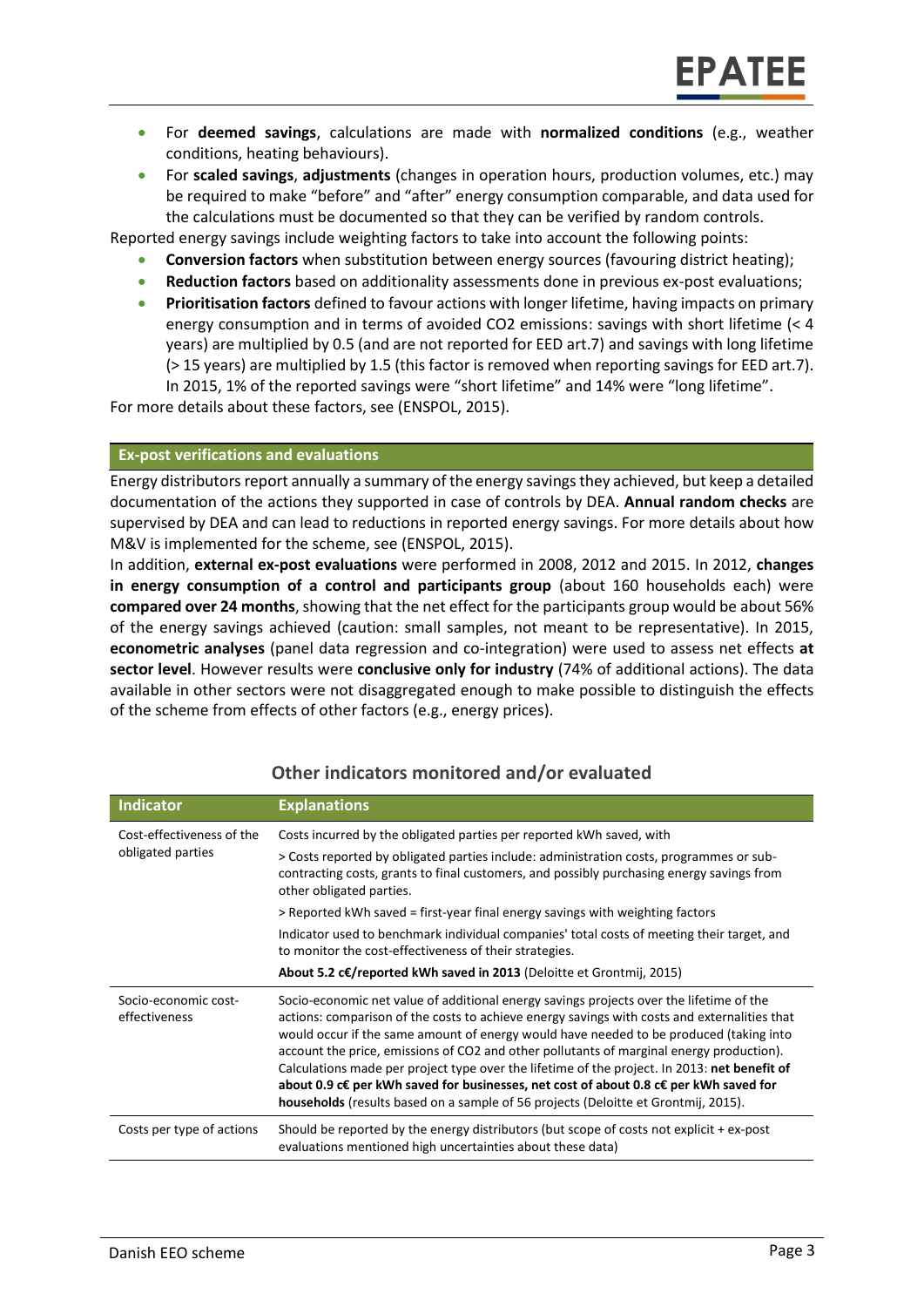Distribution of the energy savings according to various indicators

The reported energy savings are monitored per type of obligated parties, per end-use sector, per energy carrier and per action type. These distributions are compared to the energy consumption per end-use sector and per energy carrier to see if there are trends in how the obligated parties target their programmes. See for example (Danish Energy Agency, 2017).

#### **Other aspects evaluated**

Qualitative assessment of the **impact of the scheme on the energy efficiency markets**, through a **survey of contractors**. The evaluation done in 2015 reported that among the 153 surveyed contractors, 30% said that they experienced a "large increase" in demand from end users for energy savings projects since 2006, 38% said they experienced a "moderate increase" and 32% said they experienced "no increase". However, it is not clear to what extent these changes are due to the obligation scheme or to other factors. The evaluators indeed concluded that this approach does not provide an accurate estimation of spill-over effects, but brought only some insights.

Likewise, the **econometric analyses** of long time series per end-use sector was also meant to take into account possible **spill-over effects**. However, the result of these analyses is an overall assessment of the impact of the scheme on energy consumption per end-use sector. It does not provide explanations about what market transformation effects would have occurred.

The **impact of the obligation scheme on energy prices**is estimated for each energy source, by dividing the total costs reported by the obligated parties by the total final consumption. Overall the increase was between 0.12 and 0.2 c€/kWh in the years 2010 to 2013. More specifically, the **surcharge on energy prices** has been estimated by the DEA for 2013-2015 as 0.23 c€/kWh for electricity, 0.17 c€/kWh for gas, 0.2 c€/kWh for district heating and 0.04 c€/kWh for oil (ENSPOL, 2015). For comparison, Eurostat data provides an estimate of electricity prices for "average" household customer in Denmark and its decomposition: 30.4 c $\epsilon$ /kWh, whereof 21 c $\epsilon$  for taxes and levies, 3.8 c $\epsilon$  for supply costs and 5.6 c€ for network costs. Assuming that the surcharge on electricity prices would be the same for all end-use sectors, this surcharge would represent about 0.8% of the "average" electricity price for households in 2015, or 4% of the network costs. Based on the surveys done in 2015, the evaluators mentioned that few end-users (especially households) were aware of how much they pay on their energy bills for the scheme (Deloitte et Grontmij, 2015). This is in line with the fact that the increase rate due to the surcharge is very small (0.8% vs. taxation level of 69%).

As the costs reported by the energy distributors increased significantly (by about 25%) between 2010 and 2016, the National Audit Office was also asked to review the scheme (Rigsrevisionen, 2017), including a review of the written materials about the scheme, interviews with key stakeholders and an audit of a sample of energy distributors. The statutory auditors concluded that the efforts made by the public authority to ensure that the scheme promotes cost-effective energy savings have been satisfactory, but that the efforts to ensure that the energy distributors comply with the scheme's rules were not sufficient. The statutory auditors pointed that the annual sample checks done by the public authority covered a small proportion of the energy distributors' reports, whereas high error rates were identified from 2013 (27%) and increasing to 43% in 2015. They also highlighted that the public authority had not verified if the energy distributors had corrected the energy savings where errors were identified. The auditors also considered that the public authority did not control enough the risk that energy distributors bought energy savings to their affiliated companies at an overcharged price, and more generally that the costs reported by the energy distributors were not enough monitored.

These problems were identified based on the regular monitoring of the scheme and the results of the evaluation done in 2015 (Deloitte et Grontmij, 2015). The observations from the monitoring and evaluation of the scheme were thus already taken into account in the new agreement entered into force in December 2016. This agreement includes a greater focus on the control and documentation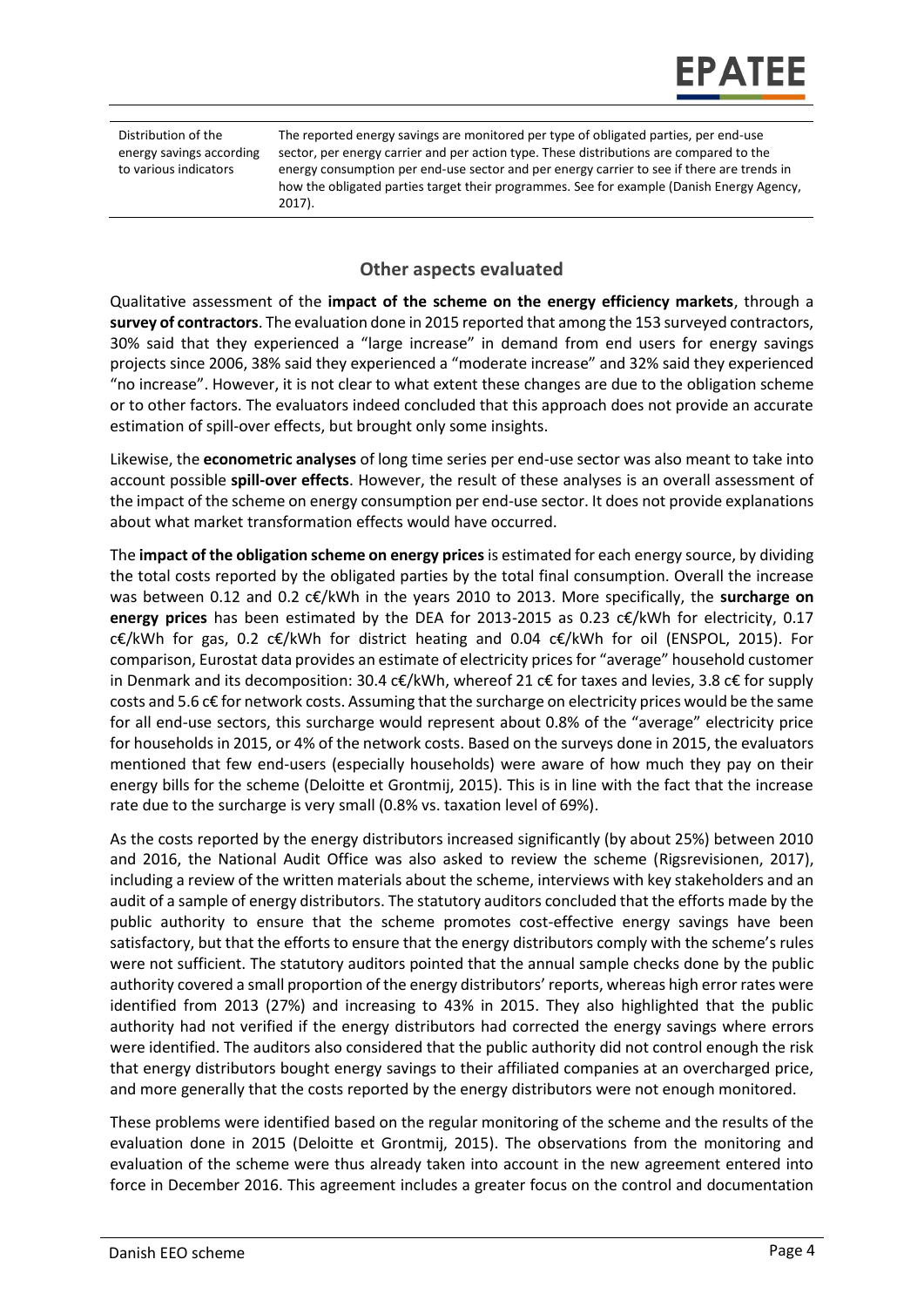of the energy savings by the energy distributors. It was complemented by a decision of the government in April 2017 to allocate additional resources (€15 million) to the Danish Energy Agency and the Danish Energy Authority (until 2021) in order to strengthen the control on reported energy savings. This includes expanded random checks, special controls and enhanced control of the costs incurred by the energy distributors, thanks to the recruitment of about 20 new employees (Danish Energy Agency, 2017).

#### **Focus on additionality**

The **main objectives of the ex-post evaluations** were to investigate whether the rules of the scheme were appropriate, the level of satisfaction of the stakeholders (obligated parties, end-users, etc.), the costs induced by the scheme and its overall cost-effectiveness (see indicators in previous page). Energy distributors can indeed recover on the energy distribution tariffs the costs incurred to achieve their targets, under approval by the regulatory agency (DERA). Assessing additionality is the key to ensure that the scheme delivers a net benefit to all end users.

Additionality was defined in these evaluations as follows: "*energy savings are additional if the energy savings actions had not been implemented (today or within the next few years) in the absence of the obligation scheme*".

In the evaluations done in 2008 and 2012, additionality was assessed by a **survey of a sample of participants** (companies and households) asking them:

- *"to what extent were you, before you were in contact with the obligated party, thinking about realising the energy saving project?"*
- *"with what probability the project would have been realised within the next year (or within three years) – without the help from the utility?"*
- In 2012, these questions were complemented to check the consistency of the answers:
	- *"How critical to the implementation of the project was the subsidy you received?"*

This approach was debated by the stakeholders, pointing out its high uncertainties and therefore questioning to which extent results with high uncertainty can be used to guide decision on improvements. The debates became indeed stronger after the 2012 evaluation, as this led to applying reduction factors for some of the deemed savings (e.g., replacement of oil boilers, windows and cavity wall insulation). The criticism raised in particular the issue of **possible bias in the answers** to this type of hypothetical question and the **small size of the samples** (88 interviewees in 2008, 209 in 2012).

The evaluators acknowledged that using a few questions may be a cost-effective approach, but may be questioned for validity reasons. They recommended for the next evaluations to add qualitative questions and triangulation with less subjective methods to assess the baseline such as market data.

Due to data issues, it was not possible to include an econometric analysis of market data (for energy efficiency technologies) in the 2015 evaluation. But this evaluation did include the following new approaches (compared to previous evaluations):

- **survey with a control group** (households and "non-households") + assumption that a web survey provides more reliable answers compared to the previous evaluations (phone survey), as respondents get opportunity to thoroughly consider the answers they submit;
- **econometric analysis of variables related to end-users and energy savings projects**, to investigate what variables (within each end-user group) may influence the additionality rates;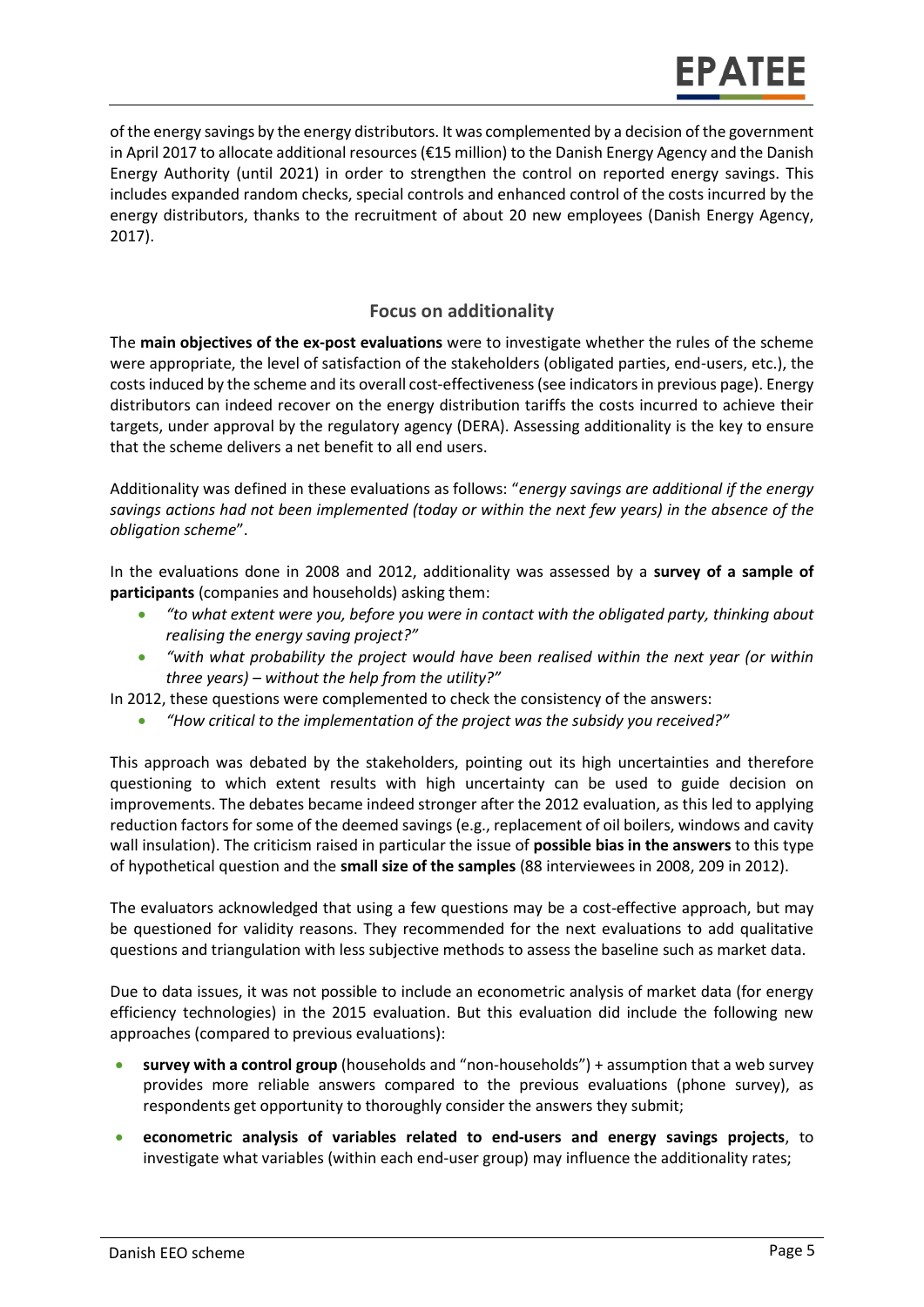- **top-down regression analysis per end-use sector**, based on long time series of main macro variables affecting energy consumption and costs incurred by the energy distributors for the scheme, to assess the overall net effects (assuming that this method enables to capture directly or indirectly the additionality of energy savings projects, rebound effect and spill-over effect);
- **survey of contractors** (installers and engineering consultancies) to assess whether there have been spill-over effects in the supply chain (the evaluation concluded that this approach does not provide an accurate estimation of spill-over effects, but brought some insights).

### **Experience feedback from stakeholders**

**Interview with Peter Bach (Danish Energy Agency, evaluation customer)**

**1. What is the role of evaluation in the management of the scheme?**

The ex-post evaluations are used to complement the monitoring of the scheme when preparing a revision of the agreement for the scheme. Therefore these evaluations aim to investigate the satisfaction of the stakeholders (energy distributors, contractors, end-users), the impacts in terms of energy savings and the cost-effectiveness of the scheme (from a society point of view). The first point is important to know how the scheme can be improved in practice. The second point is important to know if the scheme meets its objectives. And the last point is to know if the energy distributors are using cost-effective approaches to deliver the energy savings, which is an essential criteria for the cost recovery mechanism.

It is important to distinguish M&V and evaluation. M&V provides data and feedback as a regular basis for managing the scheme. Evaluation provides an independent and indepth analysis of the scheme and its impacts, in order to draw recommendations.

#### **2. What were the main lessons learnt from the evaluations (about the impacts of the scheme and what could be improved)?**

All the recommendations of the ex-post evaluations have not necessarily been implemented. But they have been discussed with the obligated parties, and many of them

have been used, either directly and with some further adaptations.

For example, simple prioritisation factors have been adopted after the first evaluation (2008), in order to take into account the differences in lifetime per action type, and to favour actions with longer lifetimes. Another example is the introduction after the second evaluation (2012) of a rule that actions with a payback time of less than 1 year could not receive a grant, as this was raised as an additionality issue.

#### **3. What were the lessons learnt in terms of evaluation practices?**

In the early 2000's, there was an evaluation of the previous scheme (obligation of energy advice). It tried to compare a control group of companies with a group of companies that received energy advice due to the scheme. This turned to be very difficult, because it required to collect data at the plant level (while many data are more easily available at the company level) and because long time series were required whereas the way the data are monitored (information systems) changed over time. At the end, the result was that the annual random variations (statistical noise) were too large. So it was not possible with this method to distinguish the possible effects of the scheme compared to the effects of other factors. It would be now even more difficult to use this method, as the scheme has now been in place for many years. So it would be very difficult to define a control group with companies that would not have been involved in the scheme and without selection bias.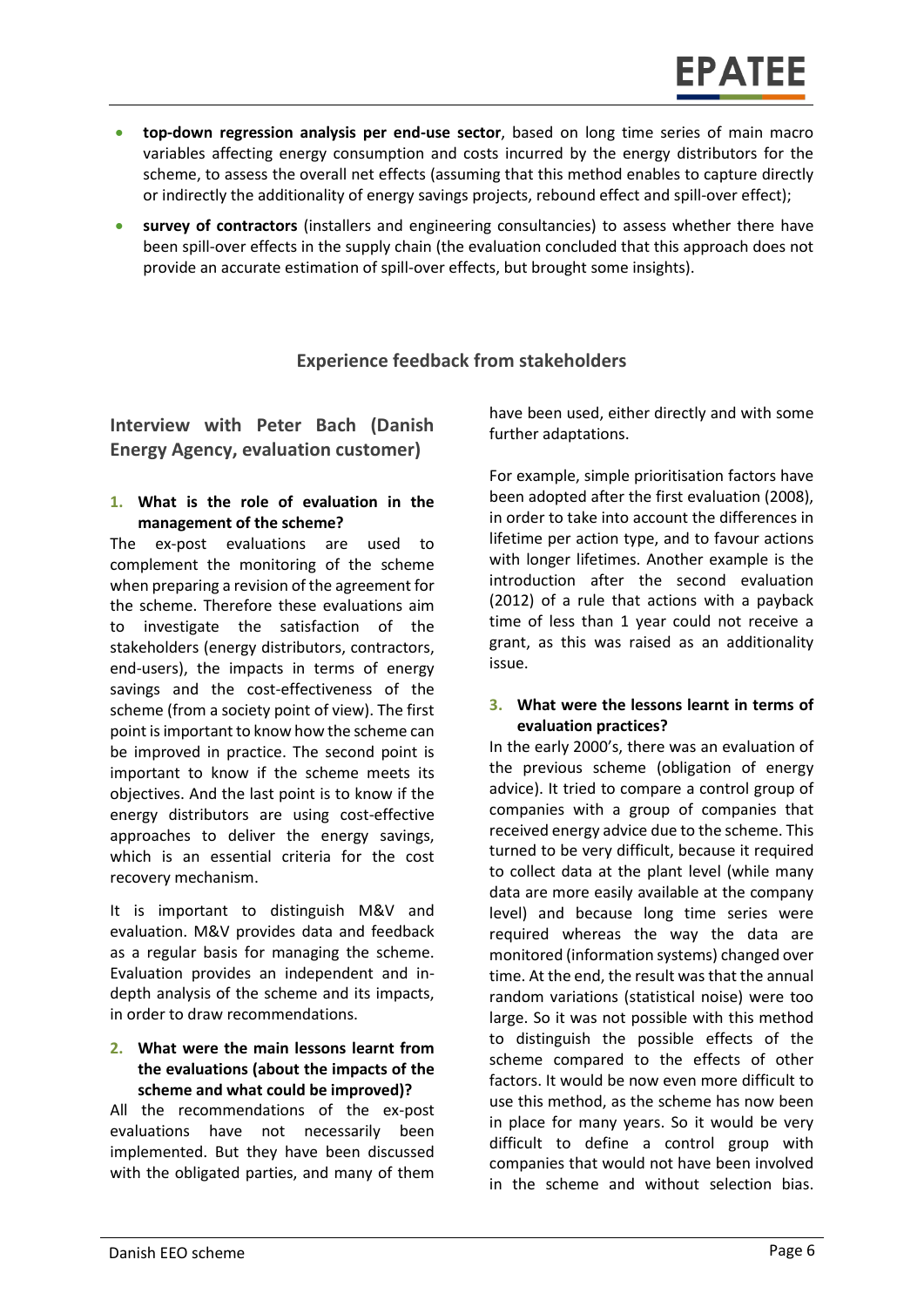That's why other methods have been used in the later evaluations.

Our experience is that when preparing a tender for an evaluation, the specifications for the evaluation should be focused on defining clear evaluation questions. The choice of the evaluation methods to answer these questions should be up to the bidders. This makes possible to compare offers with different methodologies.

Another well know lesson is that evaluation is easier when data are collected on a regular basis along the implementation of the scheme. This may be seen as a burden, in particular by the obligated parties. But this is essential to make monitoring and evaluation possible. When the scheme started in 2006, it appeared too cumbersome to develop a centralised database to collect data from the obligated parties. The situation has changed now with the new possibilities offered by the development of Information and Communication Technologies. This could be a way to improve the data collection in the coming years.

#### **4. What would you like to highlight about your experience related to the evaluations of the scheme?**

The legitimacy of the evaluation is an important issue, so that the evaluation results can be used to take decisions for improving the scheme. When preparing the evaluations, there have been preliminary discussions with the energy distributors to discuss about the evaluation objectives and methodologies. We also created an international advisory group where evaluation experts provided comments and suggestions as external reviewers.

Another issue that appeared difficult to handle is the verification of the situation before the implementation of the action. Most of the M&V rules are used to verify the actions expost. However, it is often not possible to check the "before" situation once the action is implemented. For example, it is difficult to verify what boiler (type and age) was replaced or what level of insulation was already in place. One way can be to ask for a picture of the building or equipment before the implementation of the action. However, it is still possible for installers to "cheat", for example by photographing another boiler. So this remains a concrete tricky issue.

**Interview with Kirsten Dyhr-Mikkelsen (EA Energy Analyses, evaluator)**

#### **1. What is your experience from the two first evaluations of the EEO scheme?**

It is always very motivating for us to know that the evaluation customer is genuinely interested in our results and that the results are used as basis for decisions regarding the policies that were evaluated. This also means that the stakeholders show a keen interest in the results. Our approach is when possible to engage the relevant stakeholders in the evaluation and to be open about the progress of the evaluation work so that the end result does not come as a shock. In my opinion, this

approach benefits the overall decision-making process.

In cases where, for example, the stakeholders have strong opposing interests, it can be useful to give presentations for each group separately so that there is room for free discussion. This also provides us as evaluators with important insights regarding the policies and how they actually operate, which in turn benefits the quality of the evaluation results. Our experience is that the stakeholders are very positive towards such an approach.

An additional advantage is that when we have had regular contact and discussion with the individual stakeholder groups, then all parties – us included – are better prepared for the media attention and can minimise the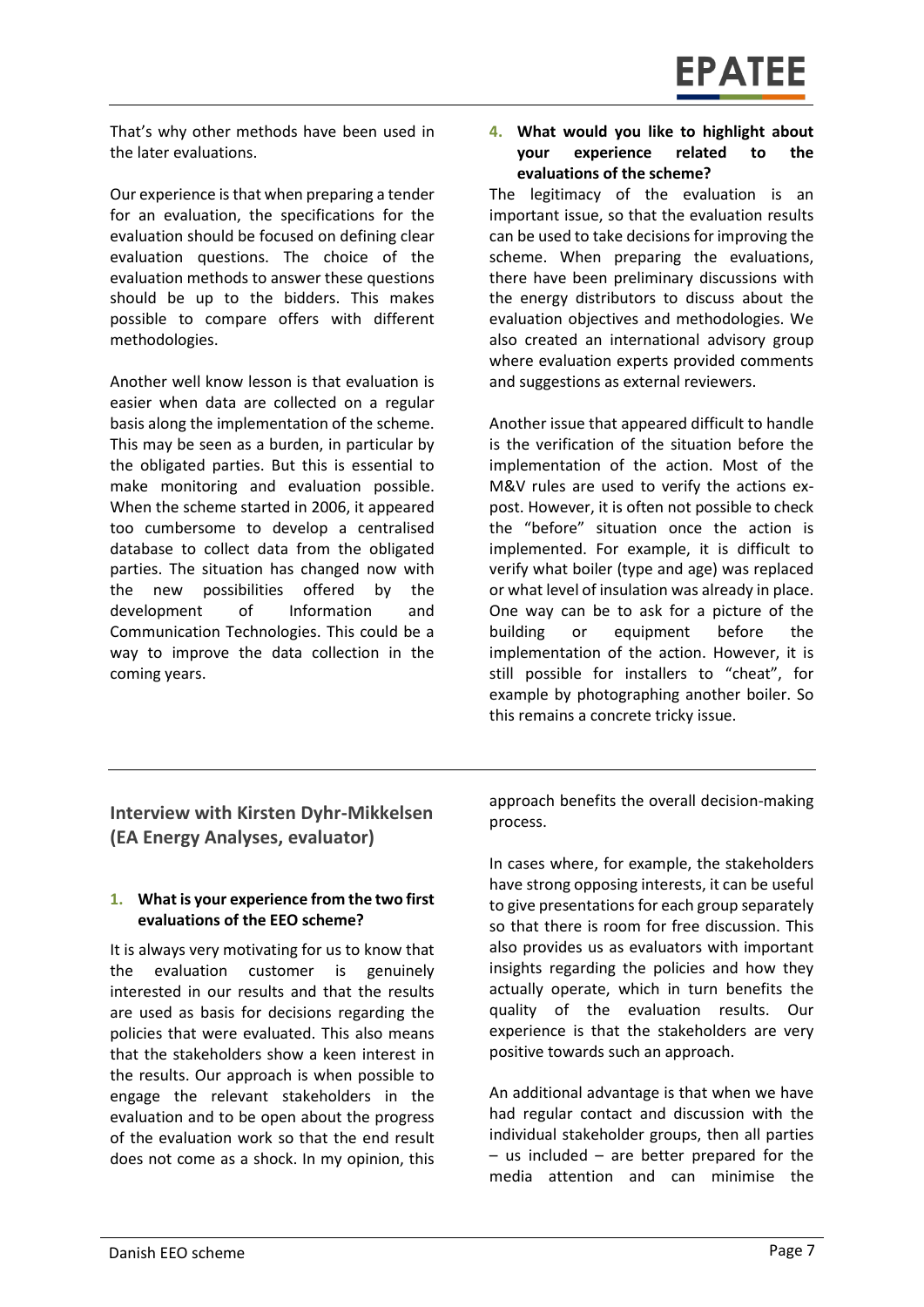# **EPATEE**

distortion of the evaluation results by the media. This is something which frequently happens.

A point worth mentioning is that policy administrators should not rely on third party evaluations alone to tell them what is going on. Evaluations can never replace the trust and insights gained from a regular and frequent contact between the policy administrator and the affected parties.

#### **2. What were the main lessons learnt from the evaluations (about the impacts of the scheme and what could be improved)?**

We were involved in the evaluation of the entire Danish energy efficiency portfolio in 2008 and the evaluation of the Danish energy efficiency obligation scheme in 2012.

An example of the findings from the 2008 evaluation is that there, as expected, was an ineffective overlap between some of the policies.

A comparison of the cost-benefits of the different policies very clearly showed that some were a lot more cost-effective than others. For example, the building labelling scheme in the form at the time of the evaluation was approximately 12 times less cost-effective than the energy efficiency activities of the energy network companies. And the most cost-effective measure was the energy tax system.

In the 2012 evaluation of the energy efficiency obligation scheme, we found that information campaigns carried out by the obligated parties were difficult to distinguish from ordinary company PR campaigns. Information campaigns without strong documentation of net impact were subsequently removed from the eligible list of energy efficiency actions.

In the 2012 evaluation, we among others took a closer look at the largest energy efficiency projects. We selected about 100 projects representing about 20% of the total savings reported for the scheme for the year under scrutiny. A key conclusion was that several of these projects had a payback time of less than 1 year. A new rule was consequently adopted for the next obligation period requiring that in order to be eligible a project must have a payback time of more than 1 year. We also recommended to define a maximum cap of for example 33% for economic incentives given. This recommendation was, however, not adopted.

Another lesson learnt is that additionality is a difficult topic for most to grasp. It is not necessarily cost-effective to strive for 100% additionality – on the contrary. And this fact is difficult to communicate.

Overall, the plan for administrating the Danish energy efficiency obligation scheme is well thought out, since it recognises that any policy will have flaws and that the flaws will change with the market developments. Policies are thus living creatures and need to be adjusted periodically to take into account changes in context, markets, policy priorities, etc. And a timely evaluation can provide the necessary basis for this.

#### **3. What were the lessons learnt in terms of evaluation practices?**

The main constraints were as often is the case related to time and budget limits. The main challenge in the 2008 and 2012 evaluations was to deliver sound results fast enough, with a very tight schedule. This implies finding ways to prioritize and select what work to do  $-$  in particular, in relation to the data collection.

Frequently, evaluations aim to determine the net impact of a policy. Finding a relevant control group to use quasi-experimental approaches (statistical comparisons of a participants and a control group) is often not possible and can be expensive. So, in many cases, the only option left is to use surveys. Therefore, evaluators at times have to rely on surveys where the respondents are selfreporting. Typically, the evaluation takes place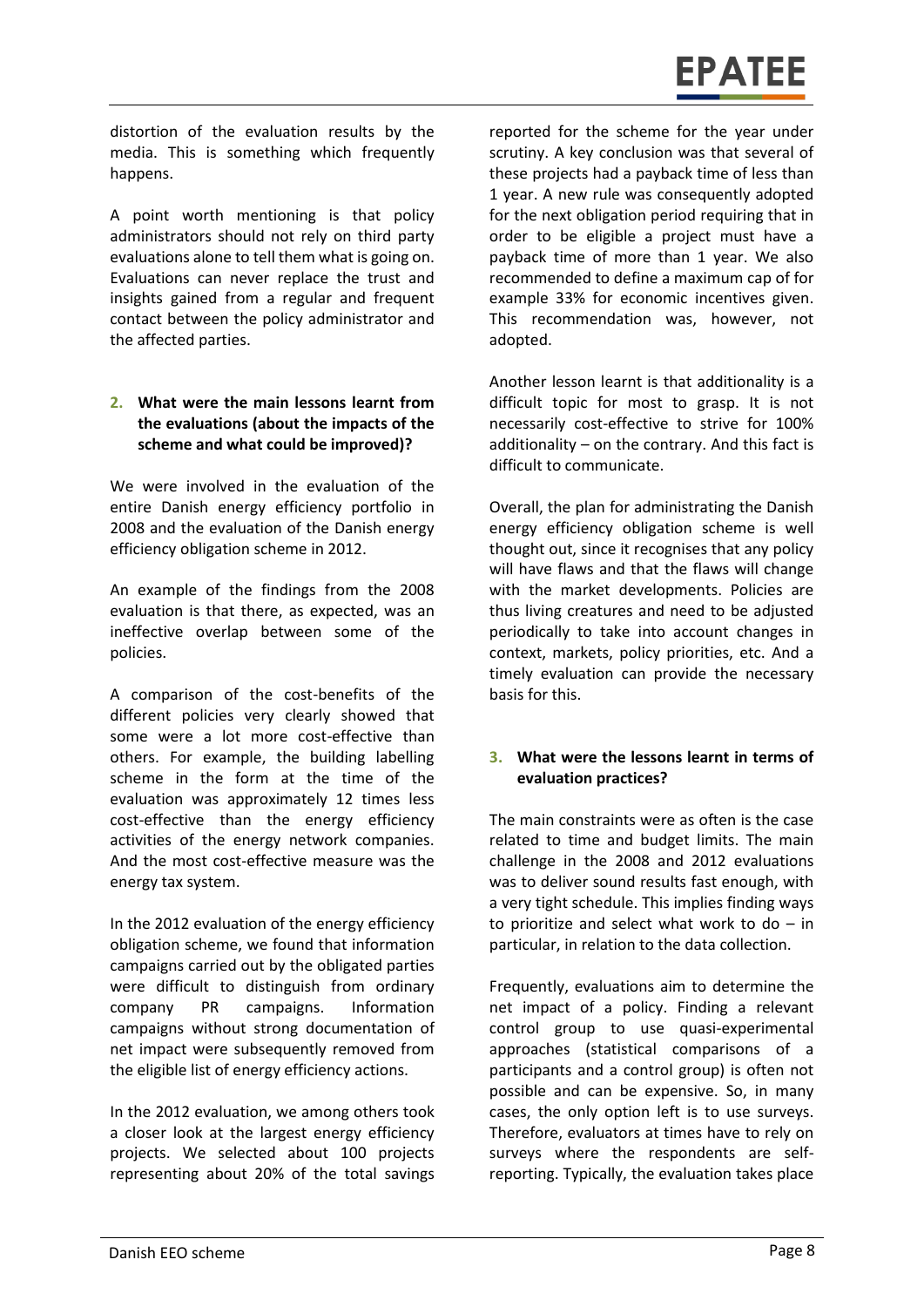some time after the activity and the end-users may not remember exactly what took place, why they chose to participate or not, what the cost was, and more importantly would they have acted differently if they had not participated. And finding the relevant person to talk to can be difficult, especially when it comes to non-residential consumers.

One thing that we experienced, for example in the 2012 evaluation, was poor quality of the data reported by the obligated parties to the Danish Energy Agency. Each obligated party had its own information system to gather and report data. Some of the data was not accessible electronically. This means that data are available in different formats, making it difficult to put them altogether in a consistent way and also to verify them.

The Danish Energy Agency was in favour of a common platform to centralize and report data from the start of the scheme in 2006. But the stakeholders were strongly opposed to that. These positions have since changed and it may in future evaluations be possible to access data from a common database.

Getting reliable cost data is a big challenge in the scheme evaluation. We would like to be able to pinpoint whether observed changes in the overall costs of the scheme are due to changes in costs per action type or changes in the company strategies, like targeting selected customer segments. Moreover, the various sizes of the obligated parties subject to the Danish scheme imply different structures of costs. The added complication is the errors that arise from the fact that the kWh is reported by calendar year while the costs are registered according to the calendar of normal accounting principles. So for example in the 2012 evaluation, there was a need to carefully check these data to ensure a reasonable consistency.

With regard to the role of evaluators, one "guideline" that can be illustrated by the 2008 evaluation is that evaluators should remember to take a critical look at the evaluation scope defined in the tender. In 2008, we suggested that the scope should be expanded to also

include the energy taxation scheme. Doing so enabled us to clearly compare the impact and cost-effectiveness of each of all the energy efficiency policies.

In terms of evaluation methods, it is essential for us to use triangulation, i.e. to compare results obtained with different methods and/or from successive evaluations. This provides a stronger basis for our conclusions.

We chose on one evaluation of the obligation scheme to use both a top-down and a bottomup approach. We used quite a lot of effort to do the top-down assessment. But data were too flawed and the relative impact too small to be discernible. Therefore, the bottom-up approach was preferred by the tenderer for the successive evaluations. However, the roll-out of smart meters creates new opportunities for future evaluations and potentially better access to disaggregated data.

**4. In parallel of the ex-post evaluations, are there other evaluations or studies that provided insights about the impacts of the scheme and/or possible interactions with other policies or drivers (or barriers) for energy efficiency?**

We of course look for sources of information of any kind when conducting an evaluation. If for example, a smaller study has been made of the use of economic subsidies as a leverage for energy efficiency, then we consider the study in our work but not uncritically. In the 2008 evaluation, we actually included a thorough review and assessment of previous evaluations of one of the policies being evaluated.

We also routinely look to other evaluations of the same topic to compare results and ask the question whether the evaluations point to the same result or not and why. Especially when sample sizes are small.

#### **5. What would you do differently if this would be to do again?**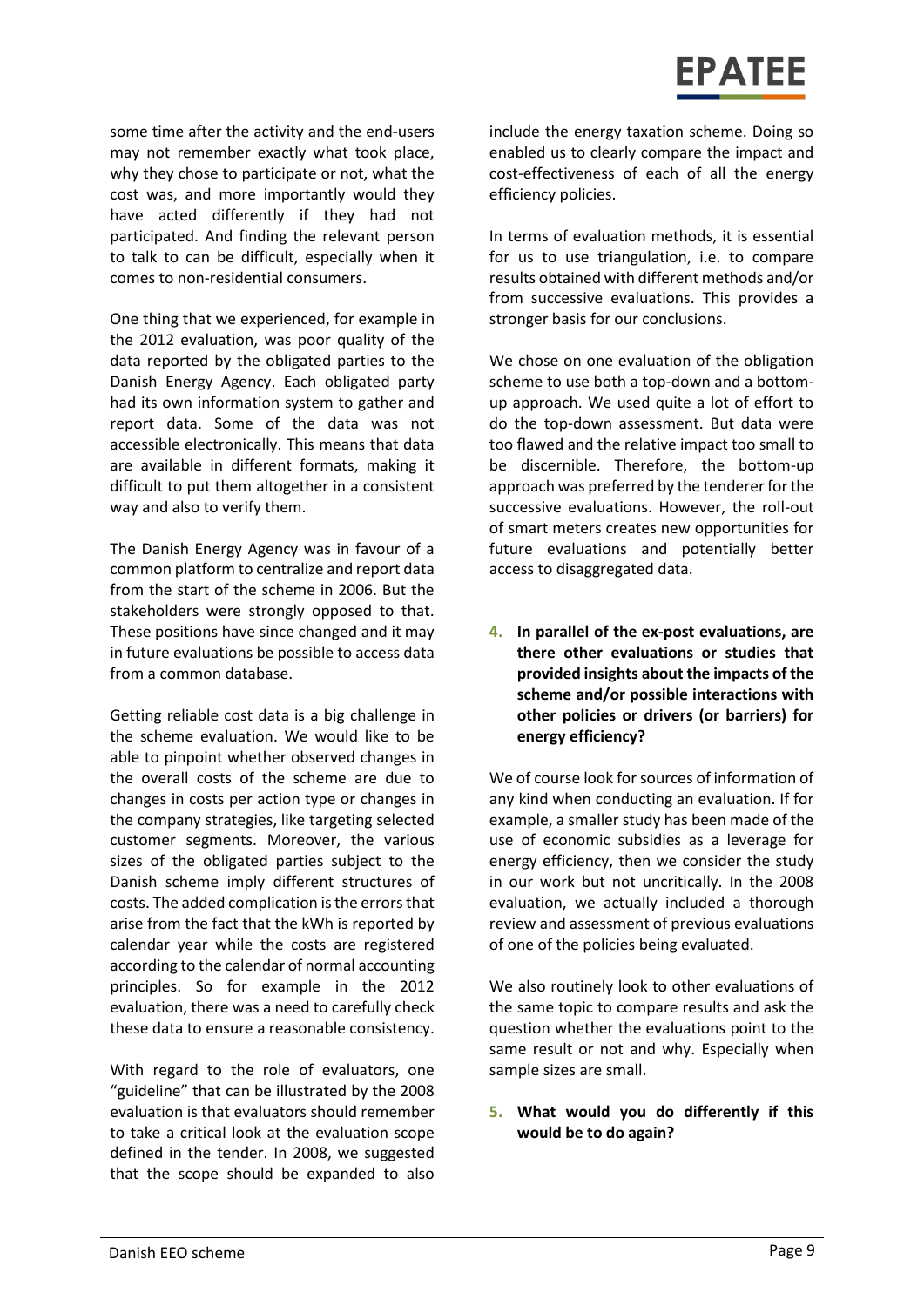We would very likely use the same overall evaluation approach. However, if we had more money, then we could use larger samples!

The introduction of smart meters will provide better access to certain data opening up for alternative evaluation approaches.

**6. What else would you like to highlight about your experience related to the evaluations of the scheme?**

The call for tenders for an evaluation has a major influence on what can be done in the evaluation. A good call for tenders can pave the way for a good evaluation and vice versa.

It could perhaps be very useful if the EPATEE project could provide guidance about the preparation of calls for tenders for evaluations.

#### **To go further**

#### **About the measure**

 Web page of the Danish agency for energy on the scheme (in Danish) : <http://www.ens.dk/forbrug-besparelser/energiselskabernes-spareindsats>

 Danish Energy Agency, 2017. Status for energiselskabernes energispareindsats 2016 [*Status of the Energy Companies' Energy Saving Efforts 2016*]. June 2017

[https://ens.dk/sites/ens.dk/files/Energibesparelser/status\\_for\\_energiselskabernes\\_energispareindsa](https://ens.dk/sites/ens.dk/files/Energibesparelser/status_for_energiselskabernes_energispareindsats_2016.pdf) [ts\\_2016.pdf](https://ens.dk/sites/ens.dk/files/Energibesparelser/status_for_energiselskabernes_energispareindsats_2016.pdf)

 ENSPOL, 2015. Report on existing and planned EEOs in the EU – Part I: Evaluation of existing schemes. Deliverable D2.1.1 of the ENSPOL project, March 2015 (pp.181-199).

<http://enspol.eu/results>

Description of the measure in the MURE database:

[http://www.measures-odyssee-mure.eu/public/mure\\_pdf/general/DK6.PDF](http://www.measures-odyssee-mure.eu/public/mure_pdf/general/DK6.PDF)

#### **References of the evaluation(s)**

 Deloitte et Grontmij, 2015. Evaluering af energiselska-bernes energispareindsats (Evaluation of energy savings effort for utilities). Final evaluation report, March 2015.

(Evaluation performed in 2015 about the period [2013-2015])

[https://ens.dk/ansvarsomraader/energibesparelser/energiselskabers-energispareindsats/kontrol-og](https://ens.dk/ansvarsomraader/energibesparelser/energiselskabers-energispareindsats/kontrol-og-evalueringer)[evalueringer](https://ens.dk/ansvarsomraader/energibesparelser/energiselskabers-energispareindsats/kontrol-og-evalueringer) 

 EA Energianalyse et al., 2012. Evaluering af energiselskabernes energibespareaktiviteter (Evaluation of energy savings actions led by energy companies). Final report, 14 mai 2012.

(Evaluation performed in 2012 about period [2009-2012])

[http://www.danskenergi.dk/~/media/Filer\\_Til\\_Nyheder\\_2012/Evaluering\\_Hovedrapport.ashx](http://www.danskenergi.dk/~/media/Filer_Til_Nyheder_2012/Evaluering_Hovedrapport.ashx)

 EA Energianalyse et al., 2008a. En vej til flere og billigere energibesparelser - Evaluering af samtlige danske energispareaktiviteter (Towards more of cost effective energy savings – Evaluation of all the Danish activities for energy savings). Evaluating final report, December 12th 2008.

(Evaluation performed in 2008 about period [2005-2008])

[http://www.ea-](http://www.ea-energianalyse.dk/reports/815/815_1_evaluering_af_samtlige_energispareaktiviteter_slutrapport_19_01_2009.pdf)

[energianalyse.dk/reports/815/815\\_1\\_evaluering\\_af\\_samtlige\\_energispareaktiviteter\\_slutrapport\\_19](http://www.ea-energianalyse.dk/reports/815/815_1_evaluering_af_samtlige_energispareaktiviteter_slutrapport_19_01_2009.pdf) [\\_01\\_2009.pdf](http://www.ea-energianalyse.dk/reports/815/815_1_evaluering_af_samtlige_energispareaktiviteter_slutrapport_19_01_2009.pdf)

 EA Energianalyse et al., 2008b. Teknisk bilag B1: Energiselskabernes energispareaktiviteter (Technical annex B1 : energy savings actions led by energy companies). Evaluating final report, December 2008.